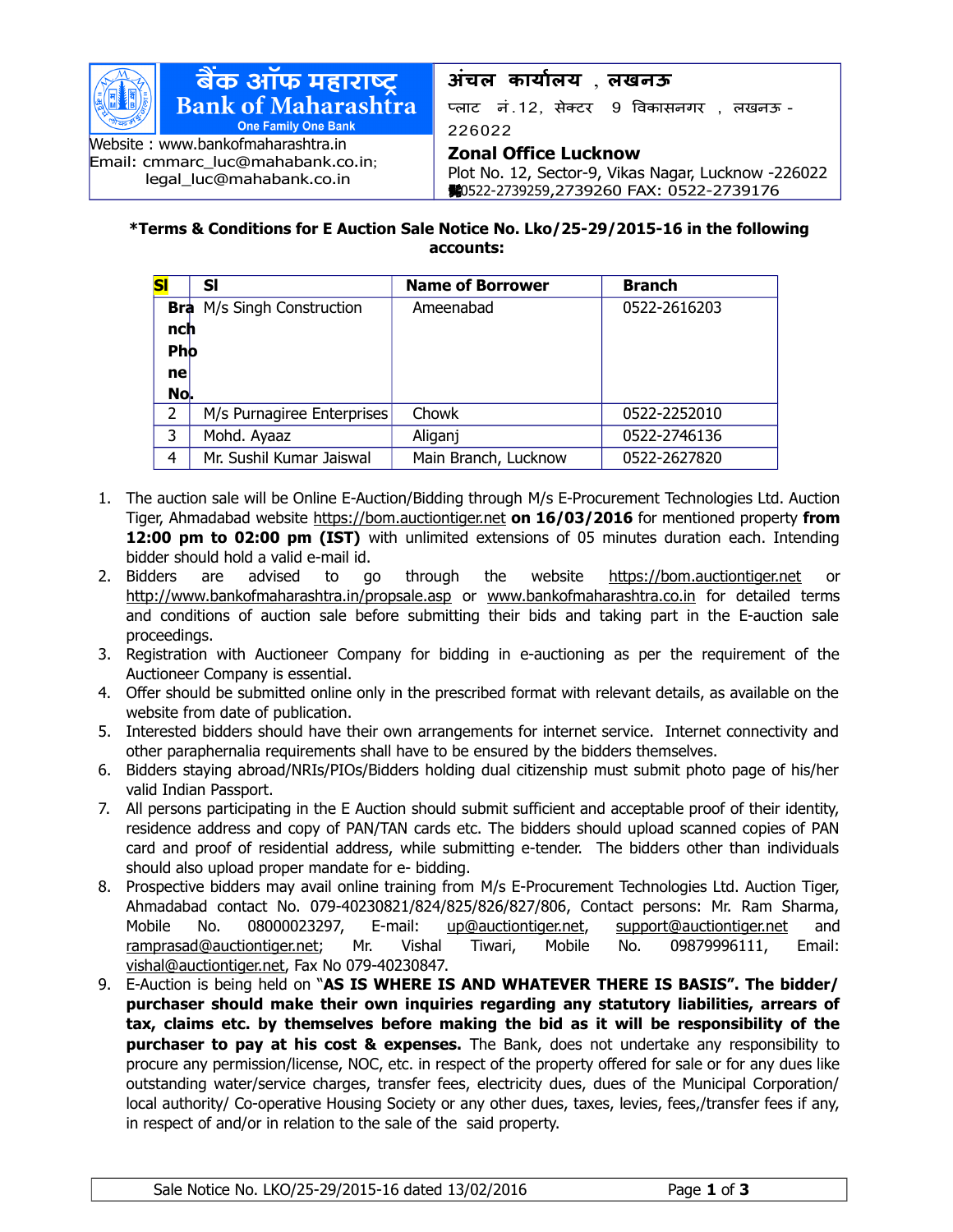- 10. The intending purchasers can inspect the property/ies with prior appointment at his / her expenses **from 29/02/2016 to 04/03/2016 between 12.00 Noon to 4.00 PM.** For prior appointment, please contact to the concerned Branch.
- 11. Earnest Money Deposit (EMD) shall be remitted through RTGS/NEFT to the credit of "AUTHORISED OFFICER BANK OF MAHARASHTRA MARC LUCKNOW" Current A/c No. 60162142319 with Bank of Maharashtra, Vikas Nagar, Lucknow Branch, IFSC code: MAHB0001281 before submitting the tender online. The said EMD shall be adjusted towards final bid amount in the case of highest bidder. In respect of other/unsuccessful bidders the EMD will be refunded without interest through RTGS/NEFT to the account from which it is received.
- 12. A copy of the tender form along with the enclosures submitted online (also mentioning the UTR No. and the account number through which EMD is remitted) shall be forwarded to the Chief Manager ARC, Bank of Maharashtra, Zonal Office Lucknow **so as to reach on or before 15/03/2016 up to 04.00 p.m.**
- 13. Bidders may give offers either for one or for all the properties. In case of offers for more than one property bidders will have to deposit the EMD for each property separately.
- 14. Bidders shall improve their offers in multiple of Rs. 10,000/- (Rs. Ten Thousand Only) during online bidding for property/ies.
- 15. Highest bid will be provisionally accepted on "subject to approval" basis and the highest bidder shall not have any right/title over the property until the sale is confirmed by the Authorised Officer.
- 16. The successful bidder shall have to deposit 25% of the purchase amount (including Earnest Money already paid), immediately on closure of the e-auction sale proceedings on the same day in the mode stipulated in **clause 11** above. The balance of the bid amount shall have to be deposited on or before the fifteenth day of confirmation of Sale in the same mode.
- 17. On confirmation of the sale by the Bank and compliance of the terms of payment, the Authorized officer shall issue a certificate of sale of the said property in favor of the successful bidder/purchaser in the form given in Appendix V to Enforcement of Security Interest Rules. The sale certificate shall be issued only in the same name in which the tender is submitted.
- 18. The successful bidder would bear all the charges/fees payable for conveyance such as stamp duty, registration fee or any other cost. as applicable as per the law. Payment of all statutory/non statutory dues, taxes, rates, assessments, charges fees etc will be the responsibility of the successful bidder only.
- 19. In the event of any default in payment of any of the amounts, or if the sale is not completed by reason of any default on the part of the successful bidder, the Bank shall be entitled to forfeit all the monies till then paid by the successful bidder and put up the property in question for resale/disposal in its absolute discretion, and the defaulting successful bidder shall forfeit all claim to the property or to any part of the sum for which it may be subsequently sold.
- 20. The Bank has the absolute right and discretion to accept or reject any bid or adjourn / postpone / cancel the sale / modify any terms and conditions of the sale without any prior notice and assigning any reason.
- 21. Particulars specified in respect of the property in the public notice have been stated to the best of the information of the Authorized Officer/Bank and Bank would not entertain any claim or representation in that regard from the bidders.
- 22. This publication is also thirty days notice required under section 13(8) (6) of SARFAESI Act to the above borrower/guarantors.
- 23. The sale shall be subject to rules/conditions prescribed under Securitization and Reconstruction of Financial Assets and Enforcement of Security Interest Act, 2002.
- 24. Disputes, if any, shall be within the jurisdiction of Lucknow Courts only.
- 25. Words and expressions used herein above shall have the same meanings respectively assigned to them in SARFAESI Act, 2002, and the Rules framed there under.

**Special Instructions:** Bidding in the last minutes and seconds should be avoided in the bidders own interest. Neither the Bank of Maharashtra nor the Service Provider will be responsible for any lapses/failure (Internet failure, power failure etc).

Place: Lucknow **Authorized Officer Place: Lucknow** Date: 13/02/2016 Bank of Maharashtra, Lucknow Zone

\* The terms and conditions are only illustrative and the authorized Officer is at liberty to put such other

| Sale Notice No. LKO/25-29/2015-16 dated 13/02/2016 | Page 2 of 3 |
|----------------------------------------------------|-------------|
|----------------------------------------------------|-------------|